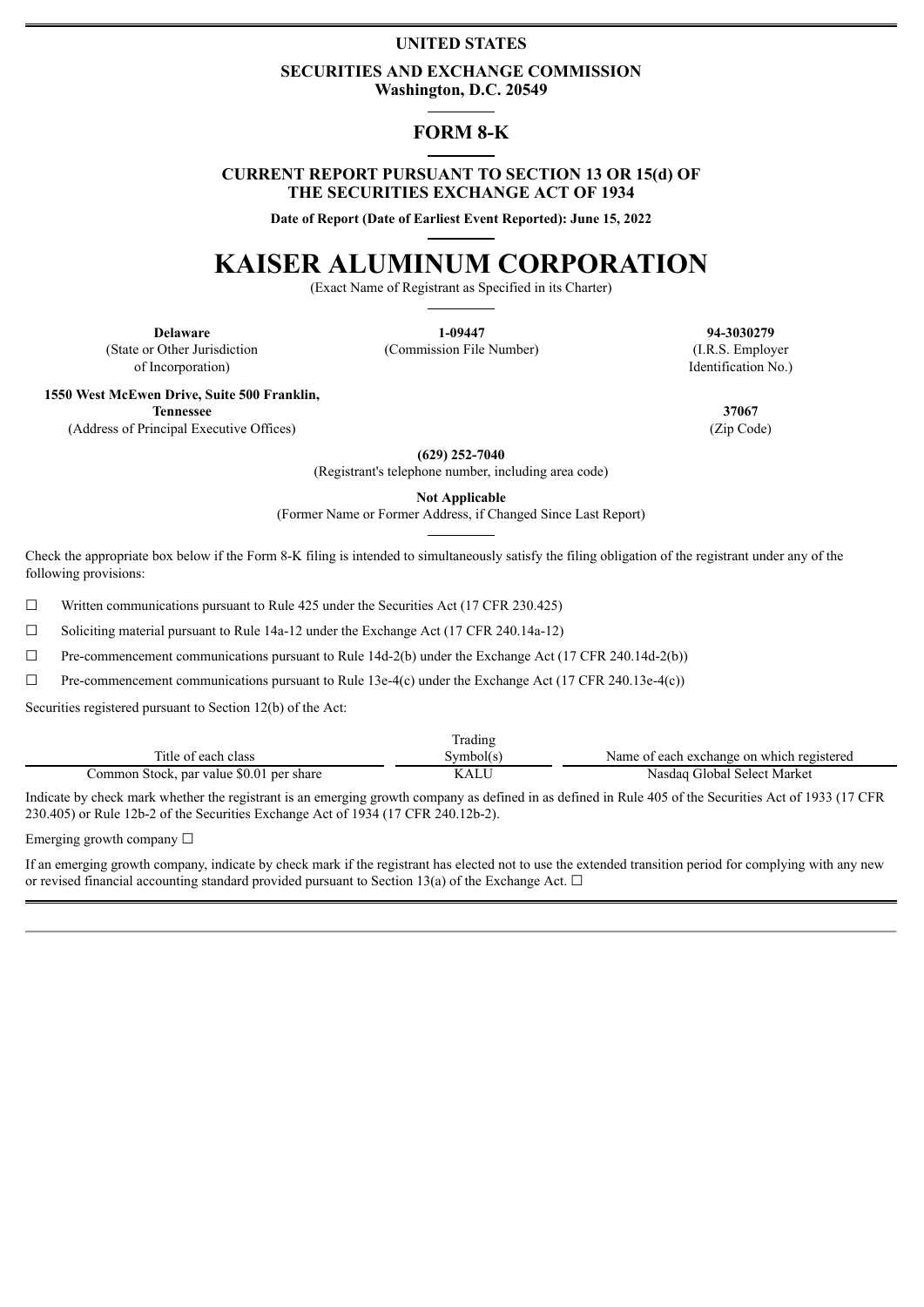### Item 5.02. Departure of Directors or Certain Officers; Election of Directors; Appointment of Certain Officers; Compensatory Arrangements of **Certain Officers.**

On June 15, 2022, Leo Gerard notified the board of directors (the "Board") of Kaiser Aluminum Corporation (the "Company") of his decision to resign as a director of the Company for personal health reasons. Mr. Gerard was designated by the United Steel, Paper and Foresting, Rubber, Manufacturing, Energy, Allied Industrial and Service Workers International Union, AFL-CIO, CLC (the "USW") as a director candidate pursuant to the terms of the director designation agreement between the Company and the USW. Mr. Gerard's resignation was effective June 15, 2022. The Company will coordinate with the USW to address the vacancy created by Mr. Gerard's resignation.